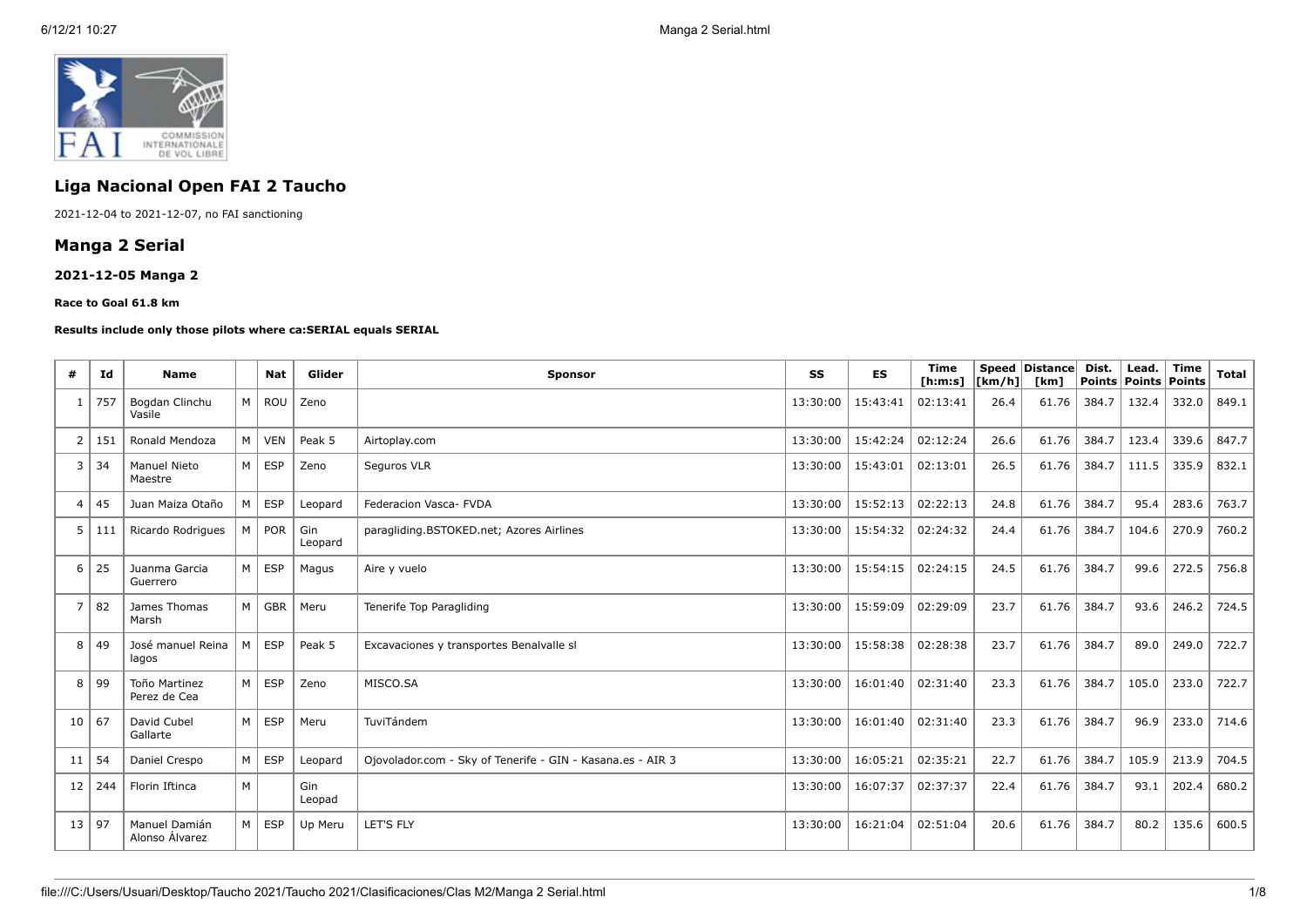| #  | Id       | <b>Name</b>                        |          | Nat           | Glider                         | <b>Sponsor</b>                                                                                                                                      | SS       | ES       | Time<br>[ h: m: s] | $\lfloor \lfloor km/h \rfloor \rfloor$ | Speed Distance Dist.<br>[km] | <b>Points</b>   | Lead.<br><b>Points</b> | <b>Time</b><br><b>Points</b> | <b>Total</b> |
|----|----------|------------------------------------|----------|---------------|--------------------------------|-----------------------------------------------------------------------------------------------------------------------------------------------------|----------|----------|--------------------|----------------------------------------|------------------------------|-----------------|------------------------|------------------------------|--------------|
| 14 | 130      | Fabián Déniz<br>Quintana           | M        | ESP           | Zeno                           |                                                                                                                                                     | 13:30:00 | 16:19:07 | 02:49:07           | 20.9                                   | 61.76                        | 384.7           | 50.8                   | 145.1                        | 580.6        |
| 15 | 318      | Jonatan Sastre                     | M        | ESP           | Delta 4                        | 13:30:00                                                                                                                                            |          | 16:26:21 | 02:56:21           | 20.0                                   | 61.76                        | 384.7           | 76.2                   | 110.2                        | 571.1        |
| 16 | 133      | Jaume Font Ferrer                  | M        | <b>ESP</b>    | Venus SC                       | <b>HAPPY FLY Tenerife</b>                                                                                                                           | 13:30:00 | 16:24:48 | 02:54:48           | 20.2                                   | 61.76                        | 384.7           | 52.3                   | 117.6                        | 554.6        |
| 17 | 179      | David Polo<br>Gutiérrez            | M        | ESP           | Chili 5                        | Federació Aerea Catalana                                                                                                                            | 13:30:00 | 16:34:35 | 03:04:35           | 19.1                                   | 61.76                        | 384.7           | 48.5                   | 71.3                         | 504.5        |
| 18 | 211      | Miguel González<br>Cuesta          | M        | ESP           | Nyos RS                        | Club Parapente Ferrol, Nadela, Husqvarna Ferrol, Bueceo Galicia, Garcia Rielo,<br>Felpeto Fisioterapia, Hotel Semáforo de Bares, Axis Paraglaiderss | 13:30:00 |          |                    |                                        | 30.72                        | 191.4           |                        |                              | 504.4        |
| 19 | 731      | Enric Moyés Valls                  | $M \mid$ | ESP           | Artik 6                        |                                                                                                                                                     | 13:30:00 | 16:53:00 | 03:23:00           | 17.4                                   | 61.76                        | 384.7           | 55.0                   |                              | 439.7        |
| 20 | 164      | Miquel Angel<br>Pifarré Boix       | M        | ESP           | Zeno                           | Ager Aventura't                                                                                                                                     | 13:30:00 | 16:47:16 | 03:17:16           | 17.9                                   | 61.76                        | 384.7           | 14.7                   | 12.9                         | 412.3        |
| 21 | 48       | Raúl Iván<br>Hernández<br>González | M        | ESP           | Peak 5                         |                                                                                                                                                     | 13:30:00 |          |                    |                                        | 44.98                        | 280.2           | 53.7                   |                              | 333.9        |
| 22 | 152      | jose Jiménez<br>Belda              | M        | ESP           | Cayenne<br>6                   | SKYWALK - TOLDOS ZAIDIN - SHERPA - ECOINERTES                                                                                                       | 13:30:00 |          |                    |                                        | 42.49                        | 264.7           | 43.6                   |                              | 308.3        |
| 23 | 91       | Jorge Rodriguez<br>Gomez           | M        | ESP           | Meru                           | Galiza Caníbal                                                                                                                                      | 13:30:00 |          |                    |                                        | 42.04                        | 261.9           | 43.0                   |                              | 304.9        |
| 23 | 749      | Omar Alejandro<br>Contreras Perez  | M        | <b>VEN</b>    | Zeno                           | Mi Papá                                                                                                                                             | 13:30:00 |          |                    |                                        | 42.07                        | 262.1           | 42.8                   |                              | 304.9        |
| 25 | 92       | Jordi Roset Ilobet                 | M        | ESP           | Alpina 4                       | F.A.C.                                                                                                                                              | 13:30:00 |          |                    |                                        | 45.02                        | 280.5           | 17.9                   |                              | 298.4        |
| 26 | 108      | Guillermo De<br>Armas Estévez      | M        | <b>ESP</b>    | Macpara<br>Magus               |                                                                                                                                                     | 13:30:00 |          |                    |                                        | 43.54                        | 271.3           | 18.5                   |                              | 289.8        |
| 27 | 237      | Carlos Cervilla<br>Diaz            | M        | ESP           | Allegro                        | Granaltura.es - Kasana.es - PHI                                                                                                                     | 13:30:00 |          |                    |                                        | 43.43                        | 270.5           | 15.8                   |                              | 286.3        |
| 28 | 184      | Augusto Clemente<br>ramirez        | M        | ESP           | Artik 6                        |                                                                                                                                                     | 13:30:00 |          |                    |                                        | 43.82                        | 273.0           | 6.0                    |                              | 279.0        |
| 29 | 161      | Ricardo Mota Leite                 | M        | <b>POR</b>    | Zeolite<br>GT                  | AbouaAboua                                                                                                                                          | 13:30:00 |          |                    |                                        | 41.16                        | 256.4           | 20.9                   |                              | 277.3        |
| 30 | 286      | Francisco Arenas<br>Hernando       |          | $M \vert$ ESP | Omega 9                        | no                                                                                                                                                  | 13:30:00 |          |                    |                                        | 43.76                        | 272.6           |                        |                              | 272.6        |
| 30 | 635      | Pedro Gomez<br>Vazquez             |          | $M \vert$ ESP | U turn<br>Vision               | <b>NAC INTERCOM</b>                                                                                                                                 | 13:30:00 |          |                    |                                        | 43.76                        | 272.6           |                        |                              | 272.6        |
|    |          | 32   239   Rafael Rosa Prat        |          |               | $M \, \mathsf{ESP} \,$ Swift 4 | Federació Aèria Catalana   Strip-Air                                                                                                                | 13:30:00 |          |                    |                                        |                              | 43.73 272.5     |                        |                              | 272.5        |
|    | 33   609 | Pilar Montero<br>Gonzalez          |          |               | $F$ ESP Rook 3                 |                                                                                                                                                     | 13:30:00 |          |                    |                                        |                              | $43.08$   268.4 |                        |                              | 268.4        |
|    | 34 127   | Afranio González<br>Cabrera        |          | $M \vert$ ESP | Zeno                           |                                                                                                                                                     | 13:30:00 |          |                    |                                        |                              | $41.08$ 255.9   | 0.1                    |                              | 256.0        |
|    | 35   81  | Dani Martínez<br>Alarcón           |          |               | $M \, \vert$ ESP $\vert$ Spice | Skywalk España - Castillo de Segura - OlivAir - Ibex Team                                                                                           | 13:30:00 |          |                    |                                        |                              | $40.93$   255.0 |                        |                              | 255.0        |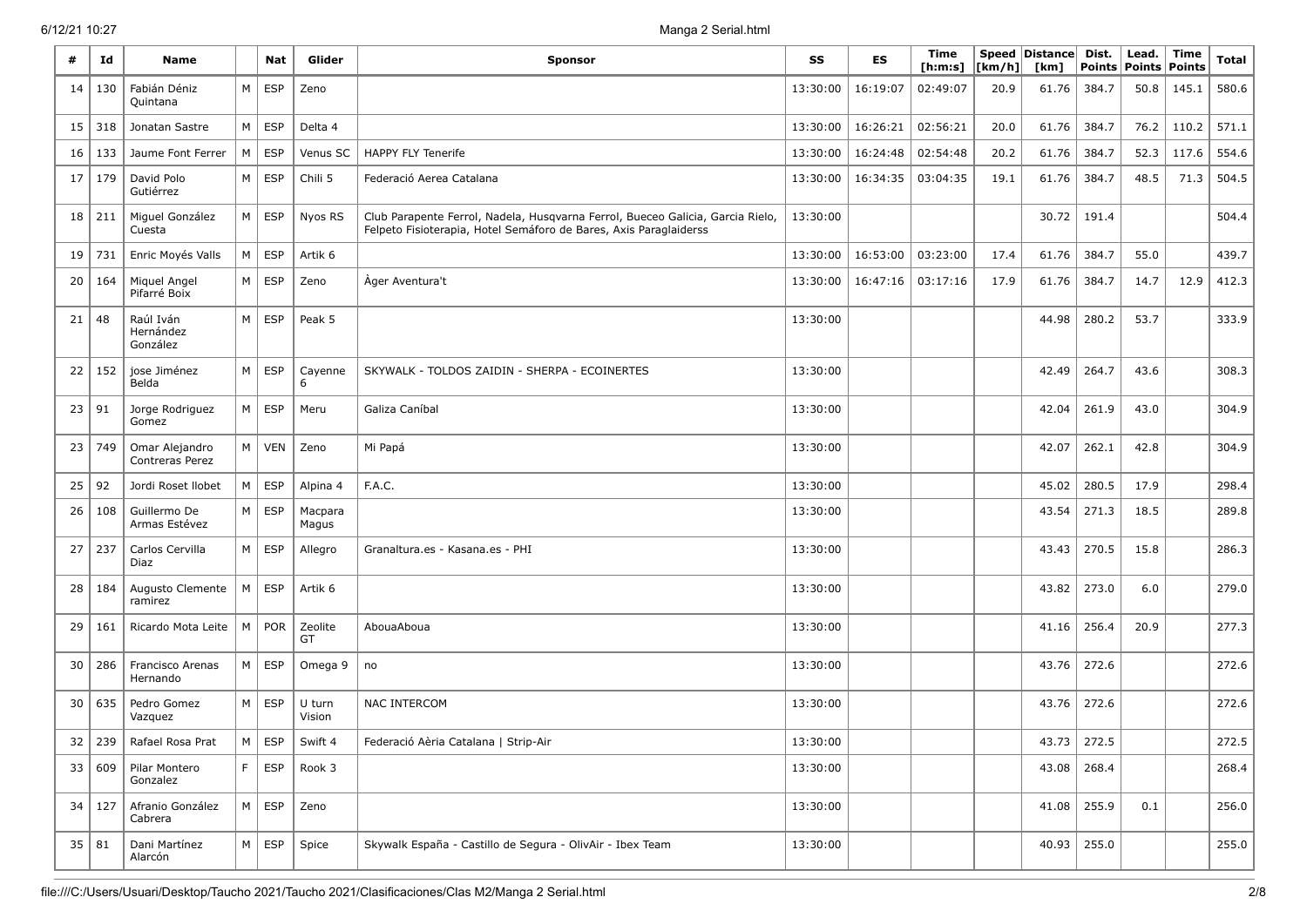.

| #   | Id  | <b>Name</b>                   |                | <b>Nat</b>    | Glider         | <b>Sponsor</b>                     | SS       | <b>ES</b> | Time<br>[h:m:s] $\vert$ [km/h] $\vert$ | Speed   Distance   Dist.<br>[km] |       | Lead.<br>Points   Points   Points | Time | <b>Total</b> |
|-----|-----|-------------------------------|----------------|---------------|----------------|------------------------------------|----------|-----------|----------------------------------------|----------------------------------|-------|-----------------------------------|------|--------------|
| 36  | 735 | Raul Gonzalez<br>Monaj        | M              | ESP           | 777<br>Queen 2 |                                    | 13:30:00 |           |                                        | 39.69                            | 247.3 |                                   |      | 247.3        |
| 37  | 745 | Joan Penella                  | M              | ESP           | Ikuma2         | Ager Aventura't                    | 13:30:00 |           |                                        | 38.84                            | 242.0 |                                   |      | 242.0        |
| 38  | 198 | Josep Ramon<br>Penella Ros    |                | $M \vert$ ESP | Delta 3        |                                    | 13:30:00 |           |                                        | 38.82                            | 241.8 |                                   |      | 241.8        |
| 39  | 240 | Adrià Fabra<br>Amorós         | M <sub>1</sub> | ESP           | Ikuma2         |                                    | 13:30:00 |           |                                        | 35.70                            | 222.4 |                                   |      | 222.4        |
| 40  | 260 | Sergi Pifarré Abad            |                | $M \vert$ ESP | Ikuma2         | Ager Aventura't                    | 13:30:00 |           |                                        | 33.92                            | 211.3 |                                   |      | 211.3        |
| 41  | 756 | Vicente Abarca<br>Fernandez   |                | $M \vert$ ESP | Eden 7         |                                    | 13:30:00 |           |                                        | 33.51                            | 208.8 |                                   |      | 208.8        |
| 42  | 46  | jean marc<br>malhonda         |                | $M$ FRA       | Supair<br>Wild | flytenerife                        | 13:30:00 |           |                                        | 21.82                            | 135.9 |                                   |      | 135.9        |
| 43  | 84  | Jose Antonio Perez<br>Jorge   | M              | ESP           | PHI<br>Allegro |                                    | 13:30:00 |           |                                        | 16.25                            | 101.2 |                                   |      | 101.2        |
| 44  | 637 | Javier Vazquez<br>Fernandez   |                | $M \vert$ ESP | Venus SC       |                                    | 13:30:00 |           |                                        | 14.27                            | 88.9  |                                   |      | 88.9         |
| 45  | 258 | Óliver Álvarez<br>Lorenzo     |                | $M \vert$ ESP | Comet          | Parapente Ferrol                   | 13:30:00 |           |                                        | 12.84                            | 80.0  |                                   |      | 80.0         |
| 46  | 746 | Carlos Pérez<br>Andrés        |                | $M \vert$ ESP | Rush 5         |                                    | 13:30:00 |           |                                        | 12.73                            | 79.3  |                                   |      | 79.3         |
| 47  | 603 | Mateu Bendicho                | M              | $\vert$ ESP   | Zeno           | El sudor de la frente              | 13:30:00 |           |                                        | 6.33                             | 39.4  |                                   |      | 39.4         |
| 48  | 203 | Javier Liria López            |                | $M \vert$ ESP | Eden 7         | Mundosa®, federació aèria catalana | 13:30:00 |           |                                        | 6.14                             | 38.2  |                                   |      | 38.2         |
| 49  | 625 | <b>Manuel Presas</b><br>vence |                | $M \vert$ ESP | Venus SC       |                                    | 13:30:00 |           |                                        | 5.17                             | 32.2  |                                   |      | 32.2         |
| 50  | 122 | Chechu Martinez<br>Rojano     |                | $M \vert$ ESP | Ozone<br>Zeno  | RODEO STAR FGT                     | 13:30:00 |           |                                        | 4.15                             | 25.9  |                                   |      | 25.9         |
| ABS | 257 | Josep Requeni<br>Rausell      |                | $M \vert$ ESP | Rush 4         |                                    |          |           |                                        |                                  |       |                                   |      | 0.0          |

## **Task definition**

| No             | Leg Dist.        | Id     | Radius             | Open  | Close | <b>Coordinates</b>           | $\mathsf{Altitude}$ |
|----------------|------------------|--------|--------------------|-------|-------|------------------------------|---------------------|
| 1              | $0.0 \text{ km}$ | SD4076 | $400 \text{ m}$    | 12:30 | 15:00 | Lat: 28.14511 Lon: -16.73607 | 744 m               |
| 2 SS           | $1.4 \text{ km}$ | S08005 | 7000 m             | 13:30 | 17:30 | Lat: 28.06991 Lon: -16.72517 | 47 m                |
| 3              | 4.4 km           | S08005 | $4000 \; \text{m}$ | 13:30 | 17:30 | Lat: 28.06991 Lon: -16.72517 | 47 m                |
| $\overline{4}$ | 13.6 km          | SD5057 | $9000 \; \text{m}$ | 13:30 | 17:30 | Lat: 28.2491 Lon: -16.81792  | 550 m               |
| 5              | 22.3 km          | S00074 | 7000 m             | 13:30 | 17:30 | Lat: 28.09038 Lon: -16.64334 | $711 \text{ m}$     |
| 6              | 36.9 km          | SD5057 | $3000 \; \text{m}$ | 13:30 | 17:30 | Lat: 28.2491 Lon: -16.81792  | 550 m               |

file:///C:/Users/Usuari/Desktop/Taucho 2021/Taucho 2021/Clasificaciones/Clas M2/Manga 2 Serial.html 3/8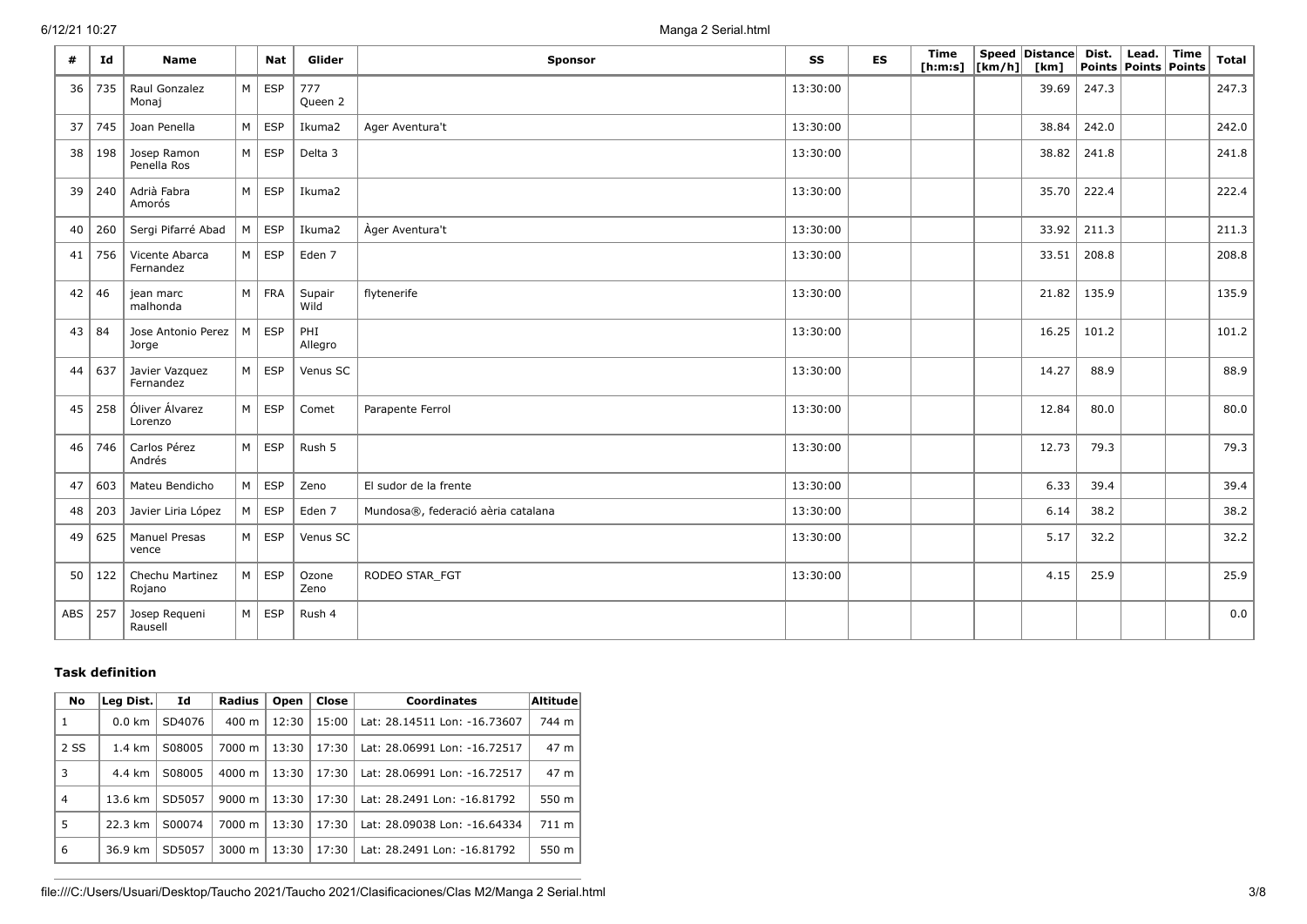6/12/21 10:27 Manga 2 Serial.html

| No    | Leg Dist. | Id                 | <b>Radius</b>   | Open  | Close | <b>Coordinates</b>           | Altitude       |
|-------|-----------|--------------------|-----------------|-------|-------|------------------------------|----------------|
| 7     | 50.6 km   | S <sub>14095</sub> | 500 m           | 13:30 | 17:30 | Lat: 28.13253 Lon: -16.70468 | 890 m          |
| 8     | 54.3 km   | SG2000             | 2000 m          | 13:30 | 17:30 | Lat: 28.09787 Lon: -16.75192 | 0 <sub>m</sub> |
| 9     | 57.3 km   | SG2000             | $5000 \; m$     | 13:30 | 17:30 | Lat: 28.09787 Lon: -16.75192 | 0 <sub>m</sub> |
| 10 ES | 60.3 km   | SG2000             | $2000 \; m$     | 13:30 | 17:30 | Lat: 28.09787 Lon: -16.75192 | 0 <sub>m</sub> |
| 11    | 61.8 km   | SG2000             | $500 \text{ m}$ | 13:30 | 17:30 | Lat: 28.09787 Lon: -16.75192 | 0 <sub>m</sub> |

#### **Notes**

| Ιd | Name                                | <b>Note</b> |
|----|-------------------------------------|-------------|
|    | 257 Josep Requeni Rausell   Ausente |             |

#### **Penalties**

*Note: % penalty is used to calc penalty as a % of total score. Both types can be combined. None affect the scoring of other pilots.*

| Ιd | Name                         |    | $ \%$ penalty points penalty | Reason                             |
|----|------------------------------|----|------------------------------|------------------------------------|
|    | 211   Miguel González Cuesta | 0% |                              | -313   Bonus for helping in rescue |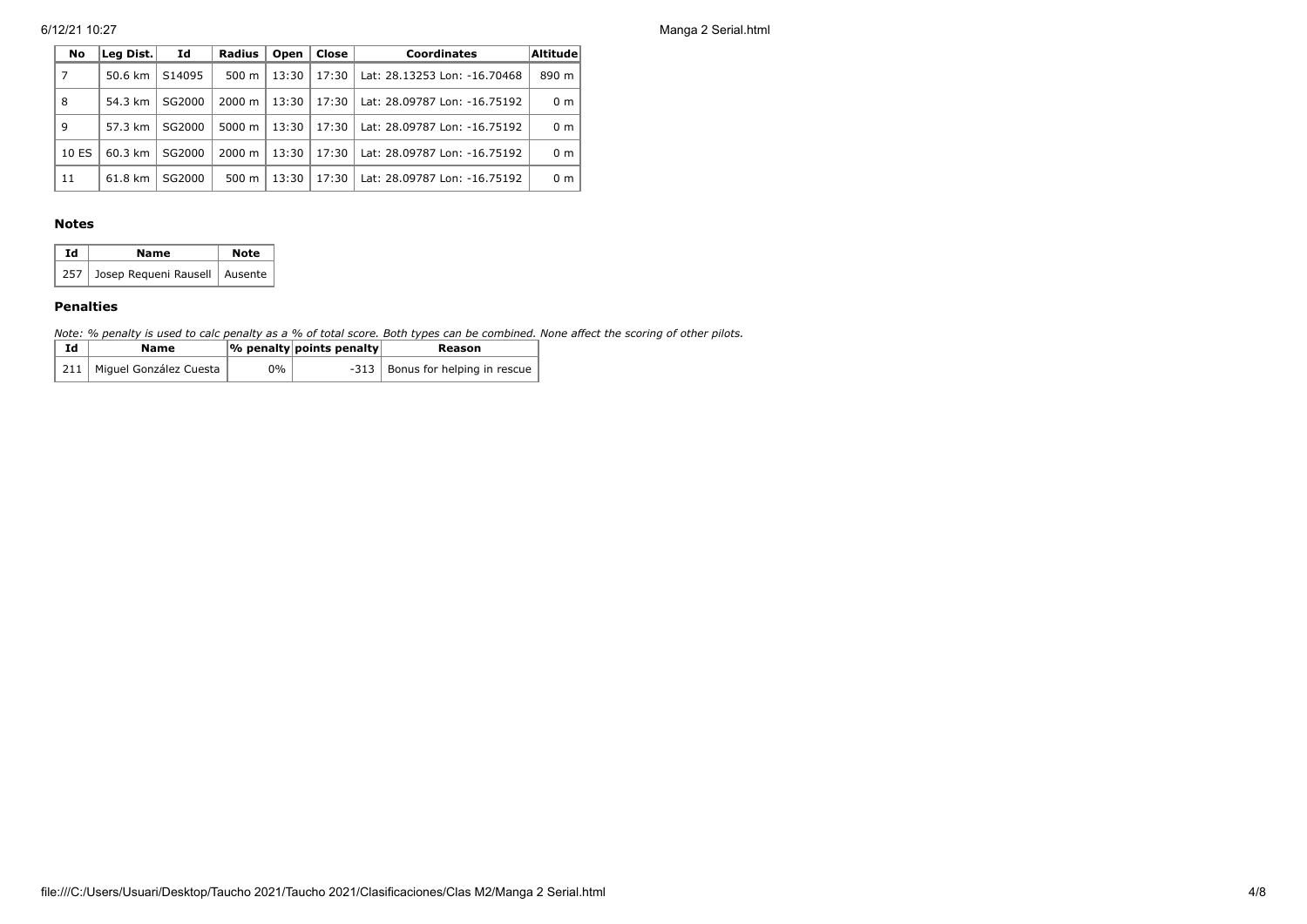6/12/21 10:27 Manga 2 Serial.html

**Pilots not yet processed (NYP)**

**Id Name**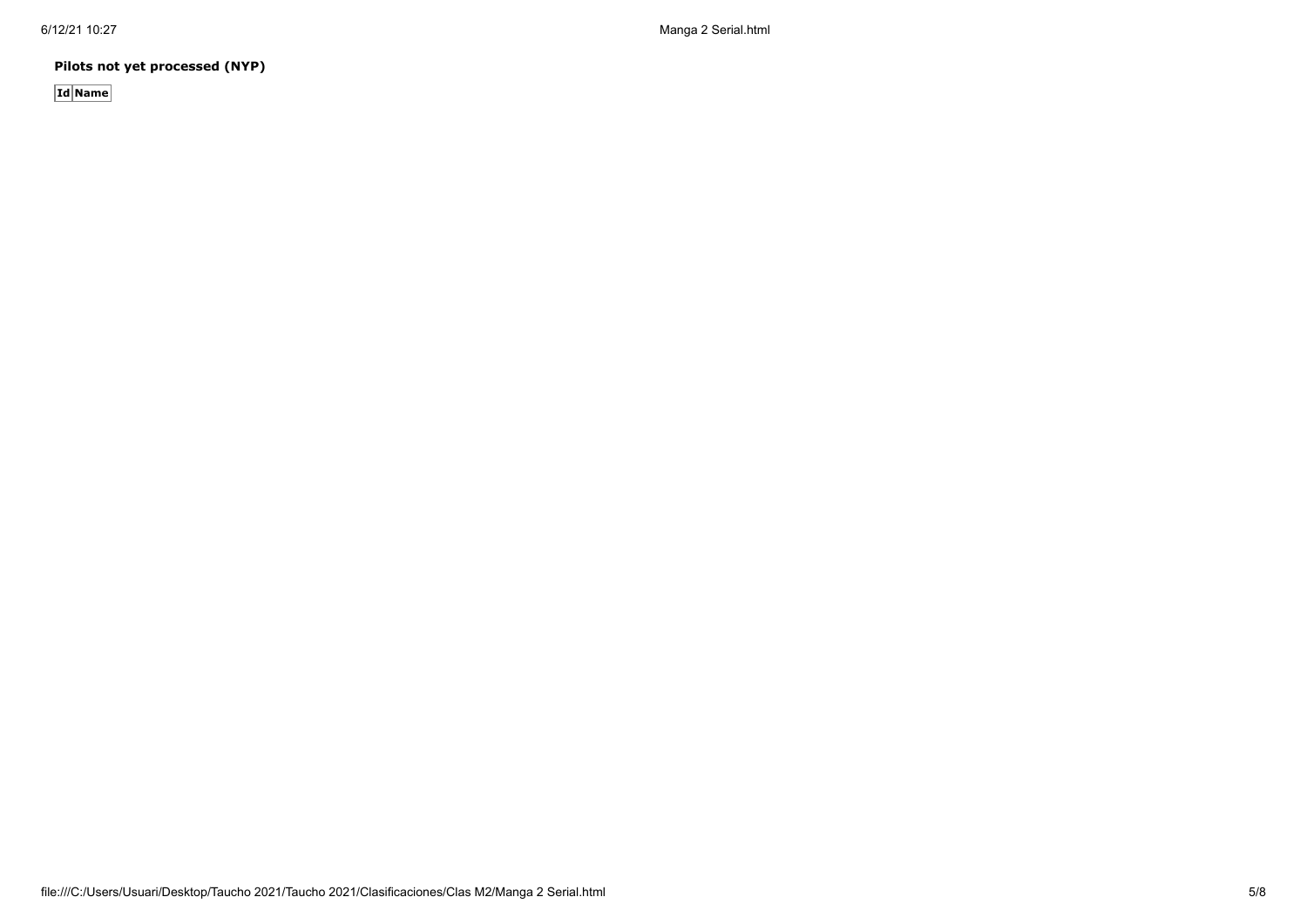### **Task statistics**

| param                           | value                |
|---------------------------------|----------------------|
| ss_distance                     | 58.802               |
| task distance                   | 61.756               |
| launch_to_ess_distance          | 60.256               |
| no_of_pilots_present            | 96                   |
| no_of_pilots_flying             | 95                   |
| no_of_pilots_lo                 | 38                   |
| no_of_pilots_reaching_nom_dist  | 74                   |
| no_of_pilots_reaching_es        | 57                   |
| no of pilots reaching goal      | 57                   |
| sum_flown_distance              | 4696.271             |
| best_dist                       | 61.756               |
| best_time                       | 1.9417               |
| worst_time                      | 3.3833               |
| qnh_setting                     | 1013.25              |
| no_of_pilots_in_competition     | 98                   |
| no_of_pilots_landed_before_stop | 0                    |
| sum_dist_over_min               | 4316.271             |
| sum_real_dist_over_min          | 4316.271             |
| sum flown distances             | 4696.271             |
| best_real_dist                  | 61.756               |
| last_finisher_start_time        | 2021-12-05T13:30:00Z |
| last_start_time                 | 2021-12-05T13:30:00Z |
| first_start_time                | 2021-12-05T13:30:00Z |
| first finish time               | 2021-12-05T15:26:30Z |
| max_time_to_get_time_points     | 3.3351               |
| goalratio                       | 0.6                  |
| arrival_weight                  | 0                    |
| departure_weight                | 0                    |
| leading_weight                  | 0.162                |
| time_weight                     | 0.4533               |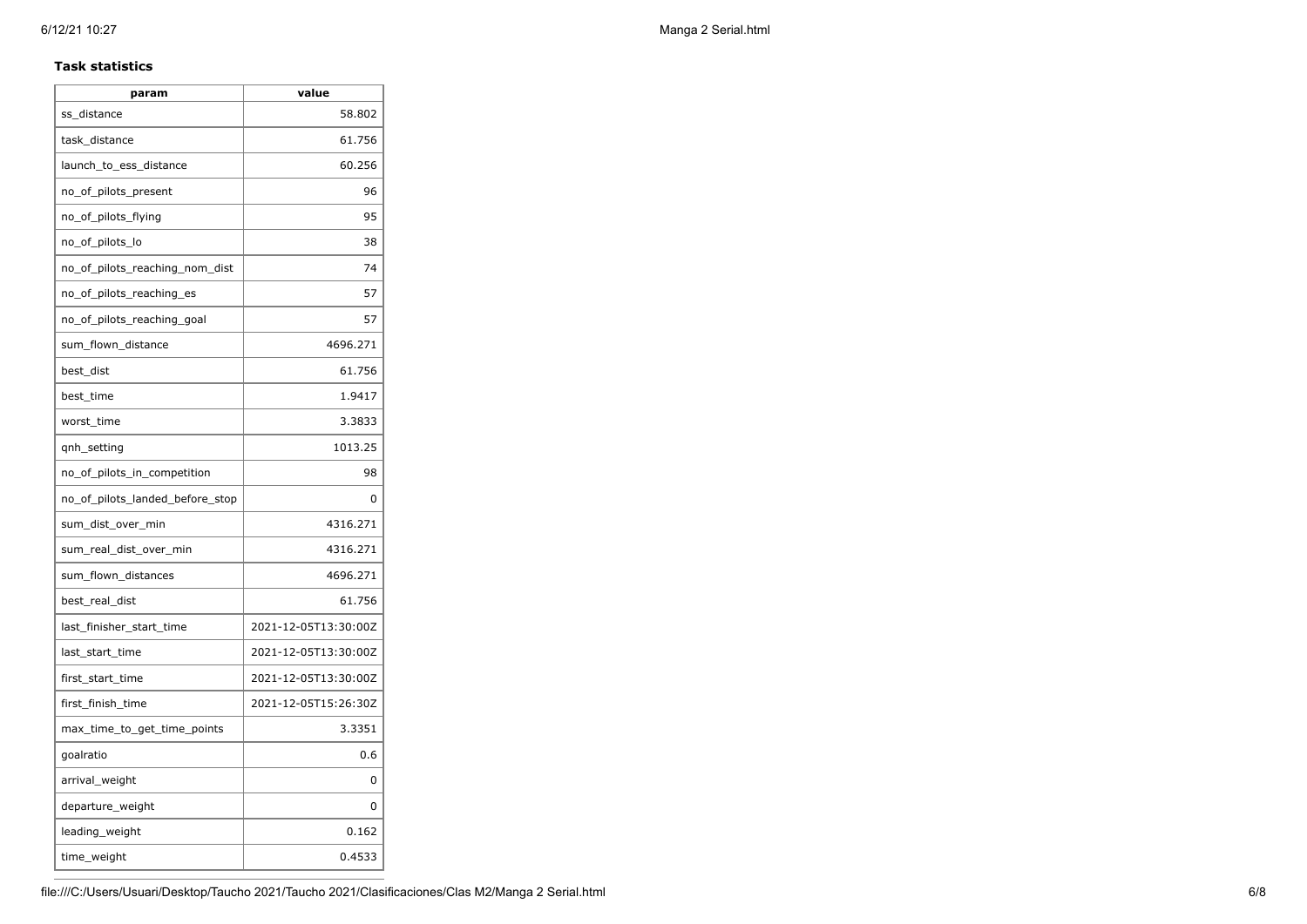| param                        | value   |
|------------------------------|---------|
| distance_weight              | 0.3847  |
| smallest_leading_coefficient | 1.2206  |
| available_points_distance    | 384.736 |
| available_points_time        | 453.264 |
| available_points_departure   | 0       |
| available_points_leading     | 162     |
| available_points_arrival     | 0       |
| time_validity                | 1       |
| launch_validity              | 1       |
| distance_validity            | 1       |
| stop_validity                | 1       |
| day_quality                  | 1       |
| ftv_day_validity             | 0.9956  |
| time_points_stop_correction  | 0       |

## **Scoring formula settings**

| param                                        | value        |
|----------------------------------------------|--------------|
| id                                           | GAP2020      |
| use distance points                          | 1            |
| use_time_points                              | 1            |
| use_departure_points                         | 0            |
| use_leading_points                           | 1            |
| use_arrival_position_points                  | 0            |
| use_arrival_time_points                      | 0            |
| time_points_if_not_in_goal                   | 0            |
| jump_the_gun_factor                          | 0            |
| jump_the_gun_max                             | 0            |
| use_1000_points_for_max_day_quality          | $\Omega$     |
| normalize 1000 before day quality            | 0            |
| time_validity_based_on_pilot_with_speed_rank | $\mathbf{1}$ |
| bonus gr                                     | 4            |
| no pilots in goal factor                     | 0.8          |